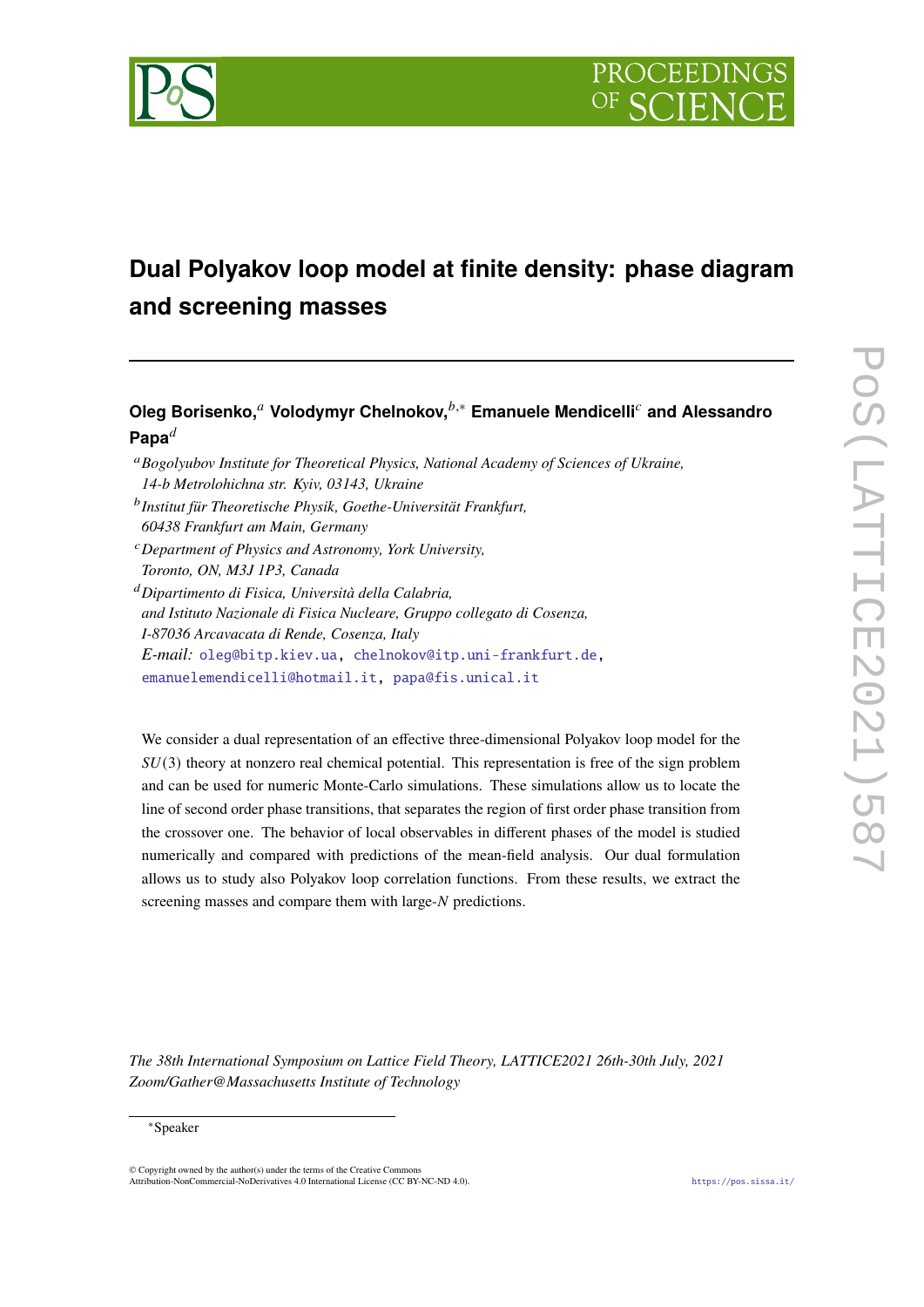#### **1. Dual effective Polyakov loop model**

The study of the QCD phase structure at nonzero chemical potential is complicated by the sign problem – the Boltzmann weight of the theory becomes complex and thus cannot be treated as a probability density in the Monte-Carlo simulation. One of the approaches that can be used to resolve the sign problem is reformulating the theory in terms of new degrees of freedom, for which the Boltzmann weight becomes positive, enabling numeric simulations. While such sign-problem-free formulation is currently unknown for full QCD, there has been a number of successful dual model constructions for simpler theories [\[1](#page-7-0)[–8\]](#page-7-1).

In this work we consider an effective 3-dimensional Polyakov loop model with exact static determinant, which can be obtained from a  $(3 + 1)$   $SU(3)$  gauge theory coupled with one flavor of staggered fermions by going to an anisotropic lattice, taking the limit of vanishing space coupling  $\beta_s$ , and performing integration over all spatial gauge fields.

The model is defined on a 3-dimensional hypercubic lattice  $\Lambda = L^3$ , with a partition function

<span id="page-1-0"></span>
$$
Z(\beta, m, \mu) = \int \prod_{x} dU(x) \exp \left( \beta \sum_{x, n} \text{Re Tr } U(x) \text{ Tr } U^{\dagger}(x + e_n) \right) \prod_{x} B(m, \mu; U(x)) , \quad (1)
$$

where  $U(x)$  are  $SU(3)$  variables defined at the site x, corresponding to the Polyakov loops of the original theory,  $\beta$  is an effective gauge coupling constant, m and  $\mu$  are dimensionless mass and chemical potential for the fermion ( $m = m_{\text{ph}}/T$ ,  $\mu = \mu_{\text{ph}}/T$ ), and  $B(m, \mu, U)$  is the static fermion determinant

$$
B(m, \mu, U) = h^{-3} \det [1 + h e^{\mu} U] \det [1 + h e^{-\mu} U] , \qquad h = e^{-N_t \operatorname{arcsinh} am_{\text{ph}}} \approx e^{-m} . \tag{2}
$$

It is clear that at nonzero  $\mu$ , the static fermion determinant  $B(m, \mu, U)$  is complex, so the Polyakov model in the original formulation exhibits a sign problem.

The transition to dual variables can be performed by Taylor expansion of the gauge part of the partition function [\(1\)](#page-1-0), and integrating over the original variables  $U(x)$  at each site, resulting in the following dual partition function (see [\[7\]](#page-7-2) for a more detailed derivation):

<span id="page-1-4"></span><span id="page-1-2"></span><span id="page-1-1"></span>
$$
Z = h^{-3L^3} \sum_{\{r(l)\}=-\infty}^{\infty} \sum_{\{s(l)\}=0}^{\infty} \prod_{l} \frac{\left(\frac{\beta}{2}\right)^{|r(l)|+2s(l)}}{(s(l)+|r(l)|)!s(l)!} \prod_{x} R(n(x), p(x)), \qquad (3)
$$

$$
n(x) = \sum_{i=1}^{6} \left( s(l_i) + \frac{1}{2} |r(l_i)| \right) + \frac{1}{2} \sum_{\nu=1}^{3} \left( r_{\nu}(x) - r_{\nu}(x - e_{\nu}) \right) , \tag{4}
$$

<span id="page-1-3"></span>
$$
p(x) = \sum_{i=1}^{6} \left( s(l_i) + \frac{1}{2} |r(l_i)| \right) - \frac{1}{2} \sum_{\nu=1}^{3} \left( r_{\nu}(x) - r_{\nu}(x - e_{\nu}) \right) , \tag{5}
$$

$$
R(n, p) = \int dU \, (\text{Tr}\, U)^n \, (\text{Tr}\, U^\dagger)^p \, B(m, \mu, U) \,. \tag{6}
$$

Here the dual model is defined in terms of two sets of variables assigned to the lattice links – integer r, and a nonnegative integer s. The summation over  $l_i$  in [\(4,](#page-1-1)[5\)](#page-1-2) is done over the six links incident to the site  $x$ .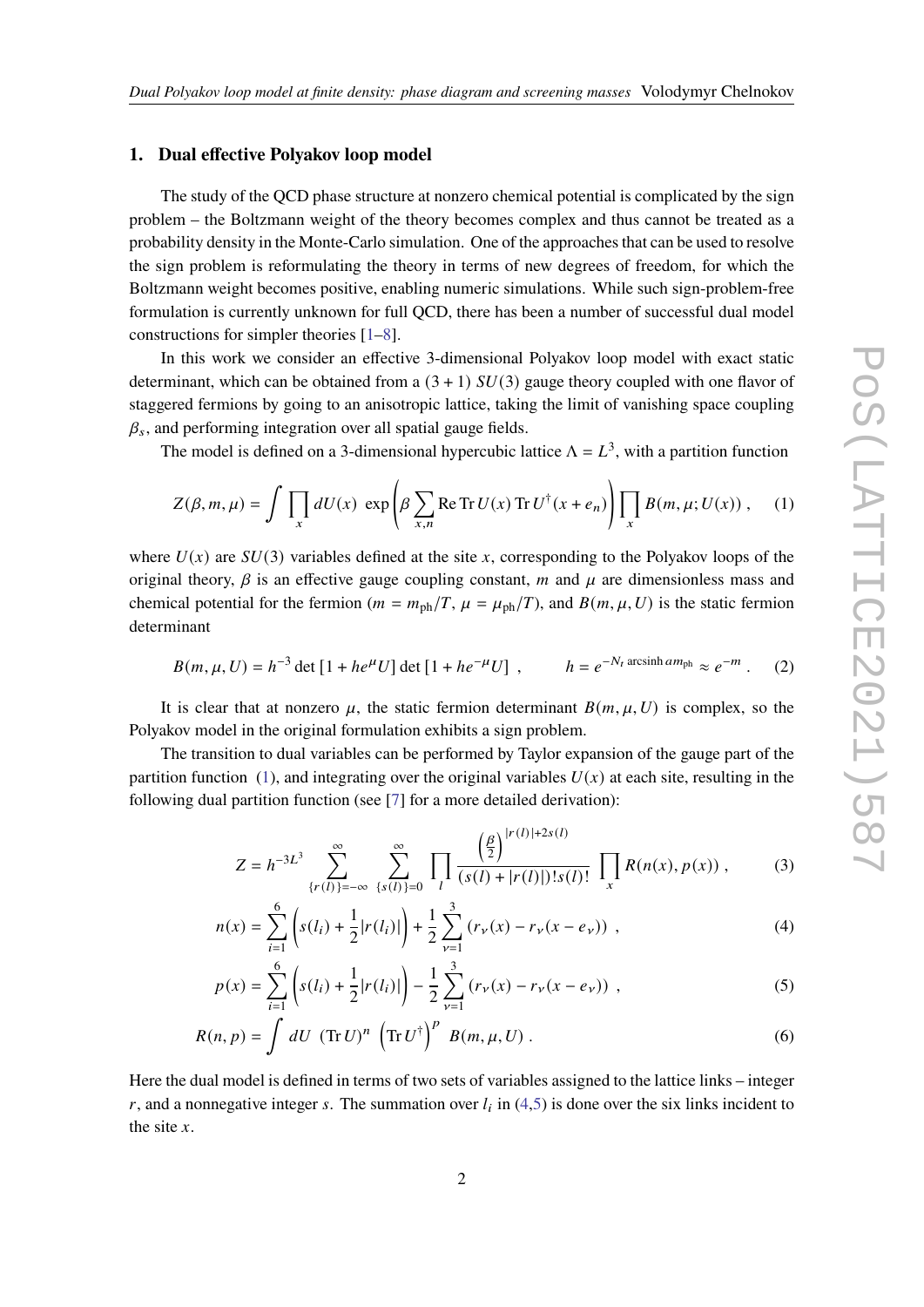The integral over the  $SU(3)$  invariant measure in [\(6\)](#page-1-3) can be expressed in terms of simpler group integrals  $Q$ ,

$$
R(n, p) = Q(n + 1, p) \left( h_{+} + h_{-}^{2} + h_{+} h_{-}^{3} + h_{+}^{3} h_{-}^{2} \right)
$$
  
+  $Q(n, p) \left( 1 + h_{+}^{3} + h_{-}^{3} + h_{+}^{3} h_{-}^{3} \right) + Q(n, p + 1) \left( h_{-} + h_{+}^{2} + h_{+}^{3} h_{-} + h_{+}^{2} h_{-}^{3} \right)$   
+  $Q(n + 1, p + 1) \left( h_{+} h_{-} + h_{+}^{2} h_{-}^{2} \right) + Q(n + 2, p) h_{+} h_{-}^{2} + Q(n, p + 2) h_{+}^{2} h_{-},$   

$$
h_{\pm} = h e^{\pm \mu},
$$
 (8)

$$
Q(n, p) = \int dU \, (\text{Tr}\, U)^n \, (\text{Tr}\, U^{\dagger})^p \, . \tag{9}
$$

The integrals  $\ddot{\theta}$  do not depend on simulation parameters and can be precomputed. From the invariance of the integral under multiplication of U by a  $Z(3)$  factor follows that  $Q(n, p) = 0$  if the difference  $(n - p)$  is not divisible by three. In [\[9\]](#page-7-3) it is shown that for  $(n - p) = 3q$ ,

$$
Q(n, p) = \sum_{\lambda \vdash \min(n, p)} d(\lambda) d(\lambda + |q|^3), \qquad (10)
$$

where  $\lambda = (\lambda_1, \lambda_2, \lambda_3)$  is a partition of  $r = \min(n, p)$ :  $\lambda_1 \ge \lambda_2 \ge \lambda_3 \ge 0$ ,  $\sum_{i=1}^3 \lambda_i = r$ ,  $d(\lambda)$  is the dimension of the permutation group  $S_r$  in the representation  $\lambda$ , and  $\lambda + |q|^3$  denotes a partition  $(\lambda_1 + |q|, \lambda_2 + |q|, \lambda_3 + |q|)$ . One sees that  $Q(p + 3q, p)$  is a positive integer. Thus, at nonzero  $h, R(n, p) > 0$  for any arguments n, p showing that the partition function [\(3\)](#page-1-4) is indeed free from the sign problem (at  $h = 0$  the partition function still does not exhibit a sign problem, though the triality condition  $n - p = 3q$  results in a condition on the s and r values, that has to be satisfied for the configuration to have a nonzero weight).

A definition of energy density, baryon number density and quark condensate in terms of dual degrees of freedom is easy to obtain by differentiating the partition function [\(3\)](#page-1-4) with respect to  $\beta$ ,  $\mu$ , and *m*, correspondingly,

$$
E = \frac{1}{3L^3} \frac{\partial \ln Z}{\partial \beta} = \frac{2}{3\beta L^3} \sum_{l} \langle 2s(l) + |r(l)| \rangle , \qquad (11)
$$

$$
B = \frac{1}{L^3} \frac{\partial \ln Z}{\partial \mu} = \frac{1}{L^3} \sum_{l} \left\langle \frac{\partial \ln R(n(x), p(x))}{\partial \mu} \right\rangle, \tag{12}
$$

$$
Q = \frac{1}{L^3} \frac{\partial \ln Z}{\partial m} = \frac{1}{L^3} \sum_{l} \left\{ \frac{\partial \ln h^{-3} R(n(x), p(x))}{\partial m} \right\},\tag{13}
$$

$$
(14)
$$

Introducing sources for Tr U, Tr U<sup> $\dagger$ </sup> in [\(1\)](#page-1-0) before the integration, allows one to define the expectation values of Polyakov loop products as expectation values of the ratios of  $R$  functions. For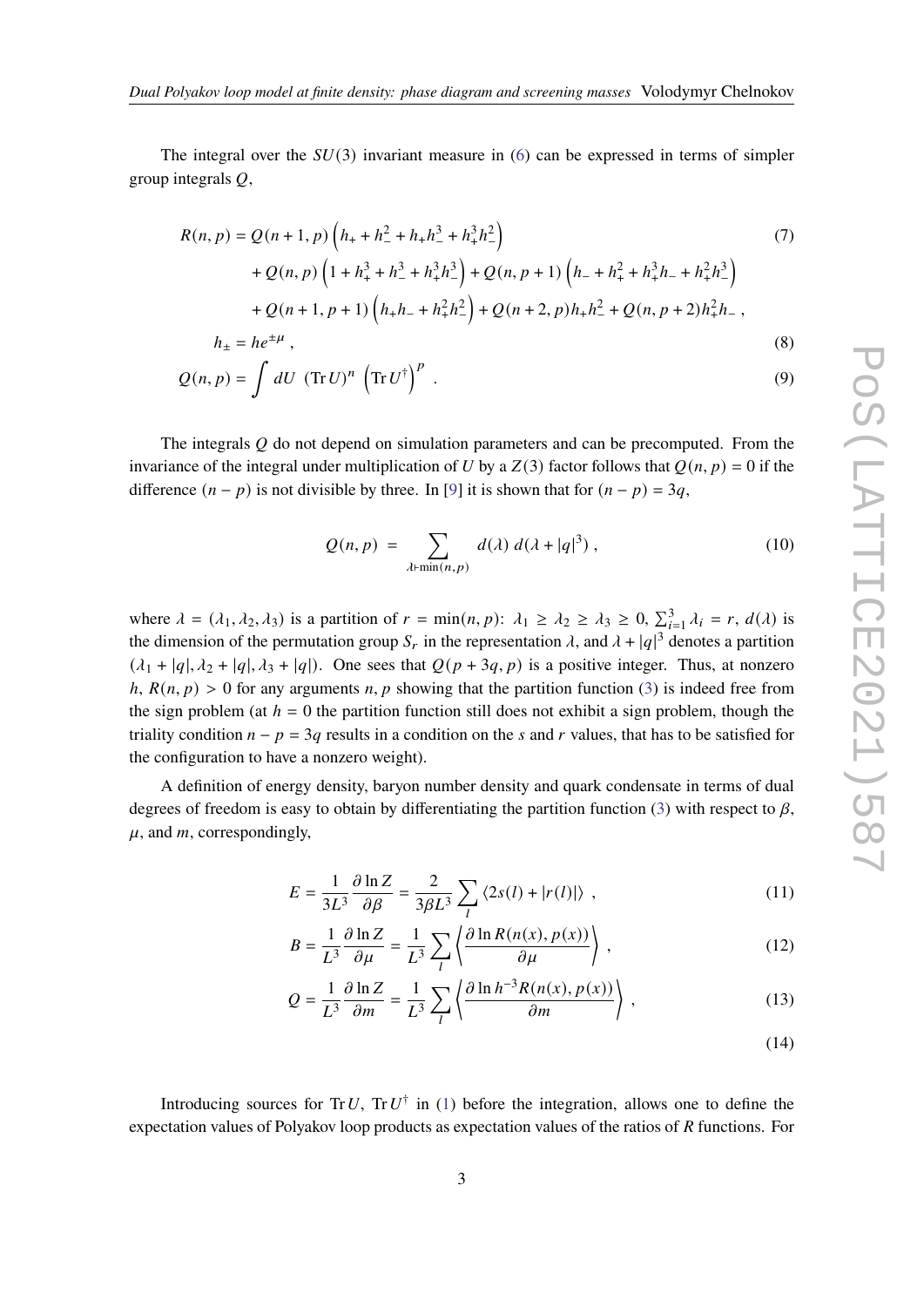example

$$
\langle \text{Tr}\, U(x) \rangle = \left\langle \frac{R(n(x) + 1, p(x))}{R(n(x), p(x))} \right\rangle, \tag{15}
$$

$$
\left\langle \text{Tr}\, U(x)^\dagger \right\rangle = \left\langle \frac{R(n(x), p(x) + 1)}{R(n(x), p(x))} \right\rangle, \tag{16}
$$

$$
\left\langle \text{Tr}\, U(x)U(y)^{\dagger} \right\rangle = \left\langle \frac{R(n(x) + 1, p(x))R(n(y), p(y) + 1)}{R(n(x), p(x))R(n(y), p(y))} \right\rangle \,. \tag{17}
$$

Note that calculation of these observables in an actual simulation relies heavily on  $R$  being nonzero for every value of  $n, p \ge 0$ , so this simple approach cannot be used for  $h = 0$ .

#### **2. Phase structure and local observables**

To simulate numerically the partition function [\(3\)](#page-1-4) we implemented a simple Metropolis update algorithm that attempts small updates to the  $s$  and  $r$  link variables. We performed the simulations on lattices with  $L = 10, 16, 24,$  and (in a few cases) 32, making  $2 \cdot 10^5$  thermalization updates, followed by 10<sup>6</sup> measurements with 50 updates between measurements. The number of Metropolis hits  $n_{hit}$ in multihit update varied between 5 and 2000, while keeping the acceptance rate  $p_{acc} \approx 0.5$ .

For small values of h the Polyakov loop model exhibits a deconfinement phase transition. To study the order of the transition we calculated the ratio of the peak values of the magnetic susceptibility (for fixed h and  $\mu$ , and varying  $\beta$  – the peak value appears at  $\beta_{pc}(L)$ ),

$$
\chi_M = L^2 \left( \left\langle (\operatorname{Tr} U(x))^2 \right\rangle - \left\langle \operatorname{Tr} U(x) \right\rangle^2 \right) , \tag{18}
$$

and extracted the critical index ratio  $\frac{\gamma}{\gamma}$  from the results for two lattice sizes

$$
\left(\frac{\gamma}{\nu}\right)_{L_1, L_2} = \frac{\ln \chi_{M\,\text{peak}}(L_2) - \ln \chi_{M\,\text{peak}}(L_1)}{\ln L_2 - \ln L_1},\tag{19}
$$

and compared it to  $1.9638(8)$  – the ratio for the 3d Ising model [\[10\]](#page-7-4). The results are collected in Fig. [1.](#page-4-0) As we see for  $\mu = 0$  the second order phase transition happens at  $h_2(0) \approx 0.0156$ , for  $h <$  $h_2(0)$  the transition is of first order, and for  $h > h_2(0)$  we have a crossover. Introducing a nonzero chemical potential  $\mu$  leaves the picture qualitatively the same, but reduces  $h_2$ :  $h_2(\mu) < h_2(0)$ .

The behavior of the observables around the deconfinement phase transition is shown in Figs. [2-](#page-4-1) [4.](#page-4-2) All four observables are sensitive to the transition – for example, for the first order transition, all the observables exhibit a finite jump. One can also notice that while below  $\beta_c$  mean magnetization and mean conjugate magnetization are visibly different (while both remaining real), above  $\beta_c$  they become much closer, that is, their difference (mean imaginary part of the magnetization) goes to zero at large  $\beta$ .

#### **3. Correlation functions and screening masses**

Since we have two components of mean Polyakov loop,  $(\langle \text{Tr} U \rangle)$  and  $\langle \text{Tr} U^{\dagger} \rangle$ , or equivalently  $\langle \text{Re Tr } U \rangle$  and  $\langle \text{Im Tr } U^{\dagger} \rangle$ ), we have four components of the Polyakov loop correlation function,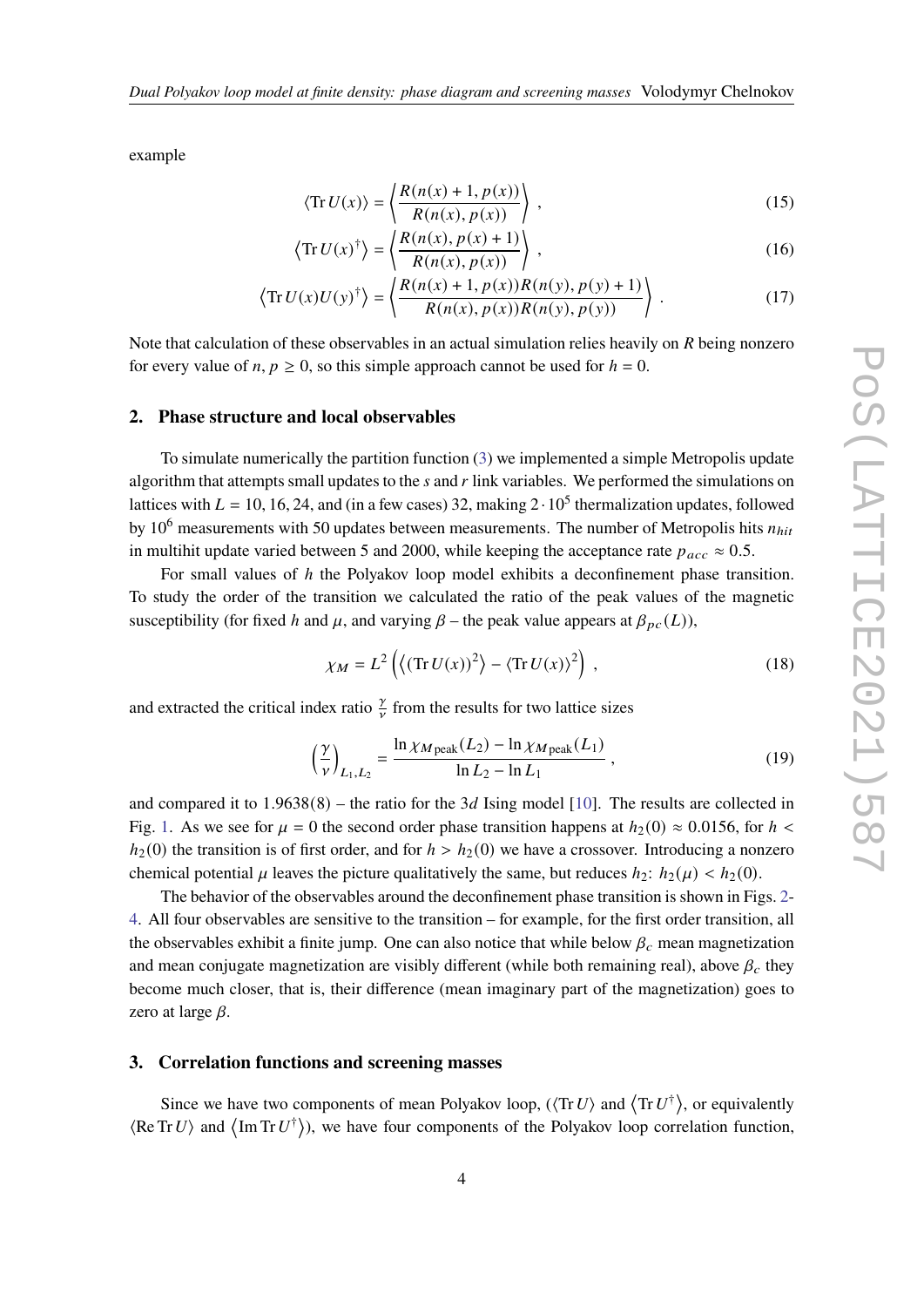<span id="page-4-0"></span>



<span id="page-4-1"></span>**Figure 1:** Phase diagram of the Polyakov loop model: (left) simulated points (colored according to the value of  $\gamma/\nu$ , see [\[13\]](#page-7-5)), (right) the interpolated phase diagram



**Figure 2:** Observables for  $h = 0.01$ ,  $\mu = 0$  around the first order phase transition: (left to right) energy density, magnetization, quark condensate



**Figure 3:** Observables for  $h = 0.01$ ,  $\mu = 0.9635$  close to the second order phase transition: (left to right) energy density, magnetization (blue) and conjugate magnetization (red), quark condensate, baryon number density

<span id="page-4-2"></span>

**Figure 4:** Observables for  $h = 0.01$ ,  $\mu = 2.0$  in the crossover region: (left to right) energy density, magnetization (blue) and conjugate magnetization (red), quark condensate, baryon number density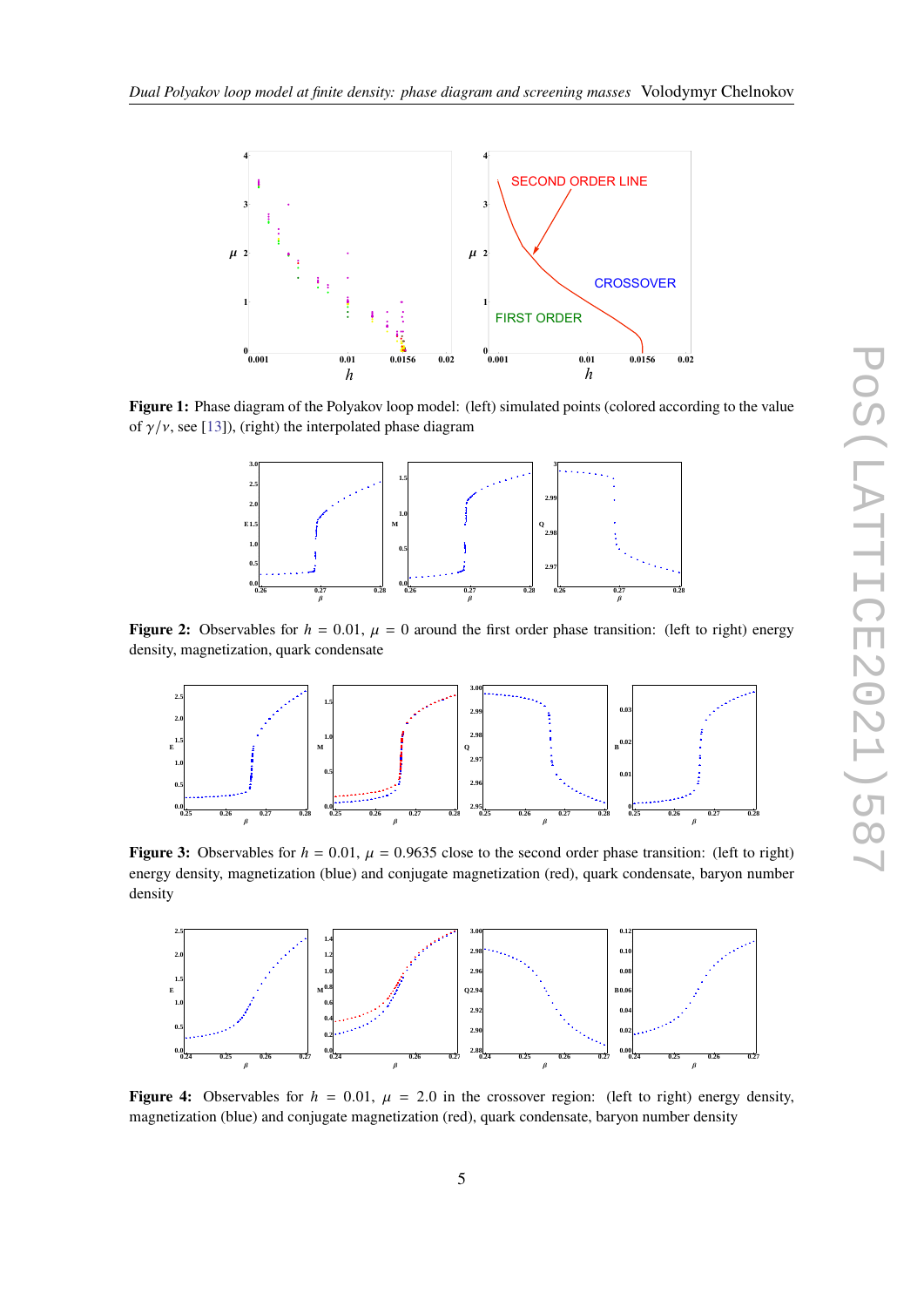which we write in the matrix form following [\[11\]](#page-7-6)

$$
\Gamma(x, y) = \begin{pmatrix} \langle \text{Re Tr } U(x) \text{ Re Tr } U(y) \rangle & \langle \text{Re Tr } U(x) \text{ Im Tr } U(y) \rangle \\ \langle \text{Im Tr } U(x) \text{ Re Tr } U(y) \rangle & \langle \text{Im Tr } U(x) \text{ Im Tr } U(y) \rangle \end{pmatrix} = \begin{pmatrix} \Gamma_{rr}(x, y) & \Gamma_{ri}(x, y) \\ \Gamma_{ri}(x, y) & \Gamma_{ii}(x, y) \end{pmatrix} . \tag{20}
$$

For  $\mu = 0$  the off-diagonal terms are zero, and the coefficients in the exponential decay of the connected parts in diagonal terms define the magnetic and electric screening masses,

<span id="page-5-3"></span><span id="page-5-2"></span><span id="page-5-0"></span>
$$
\Gamma_{rr,\text{conn}}(0,R) \sim \frac{e^{-m_M R}}{R^{\eta}}\,,\qquad \Gamma_{ii,\text{conn}}(0,R) \sim \frac{e^{-m_E R}}{R^{\eta}}\,. \tag{21}
$$

For  $\mu > 0$  the electric and magnetic sector mix, so each correlation matrix element should be a sum of two terms – one decaying with  $M_m$ , and the other with  $M_e$ .

The mean-field analysis following the large- $N$  limit approach of [\[12\]](#page-7-7) gives the following expressions for the correlation functions decay:

$$
\Gamma_{rr,\text{conn}}(0,R) \sim (\sqrt{C_1}M + \sqrt{C_2}M^*)^2 G_R(m_M) - (\sqrt{C_1}M - \sqrt{C_2}M^*)^2 G_R(m_E),\tag{22}
$$

<span id="page-5-1"></span>
$$
\Gamma_{ii,\text{conn}}(0,R) \sim (\sqrt{C_1}M + \sqrt{C_2}M^*)^2 G_R(m_E) - (\sqrt{C_1}M - \sqrt{C_2}M^*)^2 G_R(m_M),\tag{23}
$$

$$
\Gamma_{ri, \text{conn}}(0, R) \sim (C_1 M^2 - C_2 M^{*,2})(G_R(m_M) - G_R(m_E)).
$$
\n(24)

Here  $G_R(m)$  is the massive Green function (having asymptotic behavior like in [\(21\)](#page-5-0)), M, M<sup>\*</sup> are mean magnetization and mean conjugate magnetization,  $C_1$ ,  $C_2$  are coefficients defined from the Taylor expansion of the action around the saddle point.

An example of the Polyakov loop correlation function behavior obtained from the numeric simulations is given in Fig. [5.](#page-6-0) As we see, the correlation of real and imaginary parts of the Polyakov loop has the same slope as the correlation of real parts of the Polyakov loop, but is much smaller (the factor before  $G_R(m_M)$  in [\(24\)](#page-5-1) is much smaller than the one in [\(22\)](#page-5-2)). The slope for the imaginaryimaginary correlation is larger, which seems to suggest that the imaginary-imaginary correlation does not have a term with  $G_R(m_M)$ . Most probably this is a result of very small mixing – the coefficient before  $G_R(m_M)$  in [\(23\)](#page-5-3) is so small that, on the small distances like the one studied here, the slope is defined by  $m_E$ . This would imply that continuing the plot to much larger  $R$  we would see the imaginary-imaginary correlation finally going parallel to the other ones. Unfortunately, the precision of determination of the correlation functions at large  $\overline{R}$  is not enough to check this prediction.

Diagonalizing the correlation matrix and extracting the masses from a fit of the diagonal components to [\(21\)](#page-5-0), we obtained the screening masses behavior in different phases (Fig. [6\)](#page-6-1). As can be seen around the transition point the magnetic screening mass exhibits a drop (to zero in the case of a second order transition). The electric mass is larger than the magnetic one, and remains almost constant for  $\beta < \beta_c$ , rising quickly for  $\beta > \beta_c$  (the errors grow in this region due to a need to extract the exponential decay with large mass from a set of data with finite absolute precision).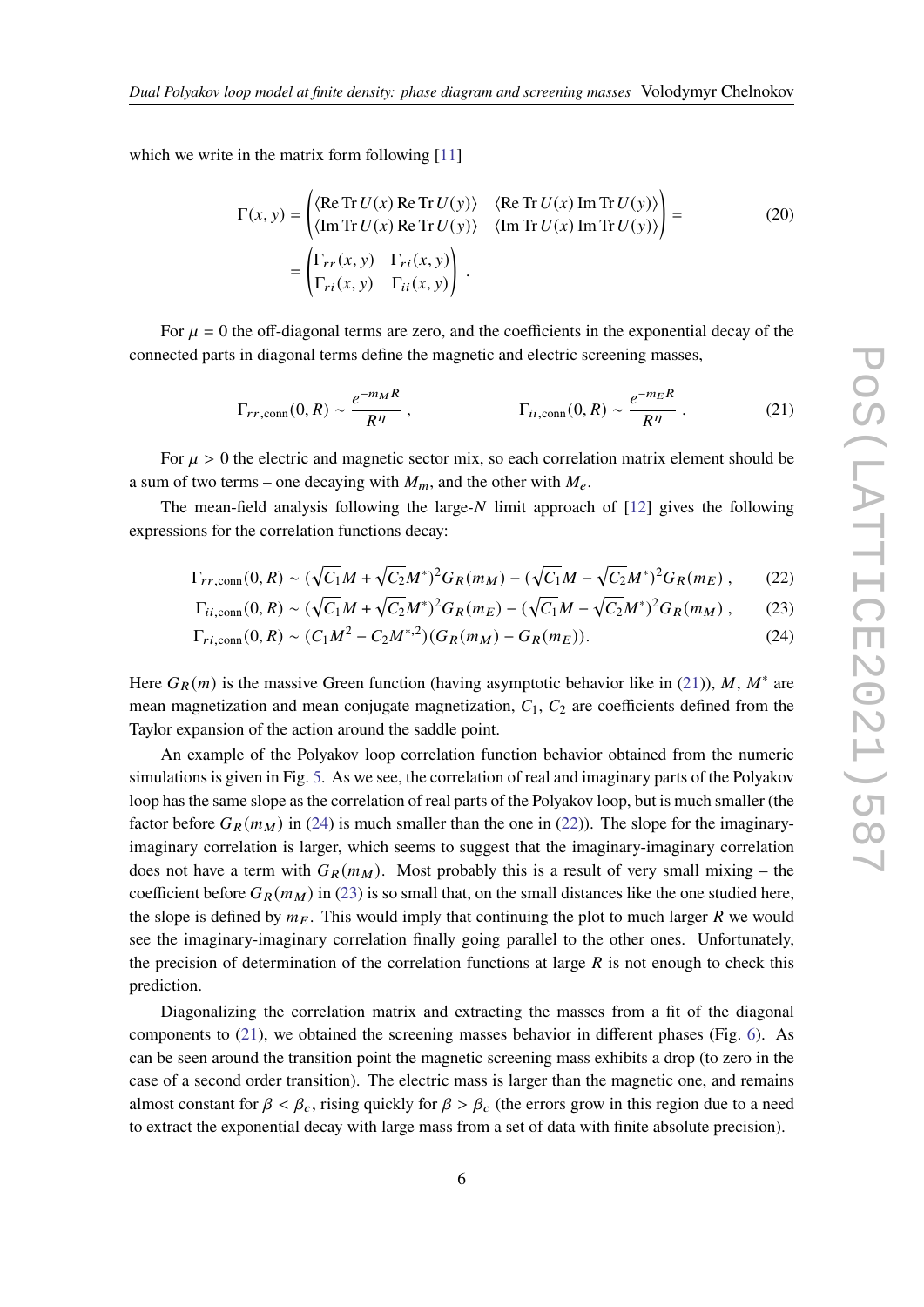<span id="page-6-0"></span>

<span id="page-6-1"></span>**Figure 5:** Decay of different connected Polyakov loop correlation functions at  $\beta = 0.265$ ,  $h = 0.01$ ,  $\mu = 0.9635$ 



**Figure 6:** Electric and magnetic screening masses at  $h = 0.01$ ,  $\mu = 0$  (left), 0.9635 (middle), 2 (right)

#### **4. Summary**

A dual formulation free from sign problem is obtained for an effective Polyakov loop model with an exact static quark determinant. The model can be simply generalized to larger N, and  $N_f$ .

Numeric simulations in a wide parameter region show the location of the second order critical line that separates the region of first order phase transition from the crossover region.

The Polyakov loop correlation function behavior is governed by two masses. Around the phase transition the magnetic (smaller) mass exhibits a rapid drop (to zero for the second order transition), while the electric (larger) mass remains almost constant at  $\beta < \beta_c$ , and grows rapidly for  $\beta > \beta_c$ . These results are in qualitative agreement with the prediction of mean field from the large- $N$  limit approach.

A more detailed description of our results for the phase diagram and local observables can be found in [\[13\]](#page-7-5). A paper with a detailed description of the correlation function and screening mass results is currently in preparation.

## **Acknowledgements**

Numerical simulations have been performed on the ReCaS Data Center of INFN-Cosenza. O. Borisenko acknowledges support from the National Academy of Sciences of Ukraine in frames of the project "Meeting new experimental data on proton-proton, proton-nuclei, nuclei-nuclei interactions at high energies at CERN, BNL, FERMILAB, GSI for theoretical analysis" (No.